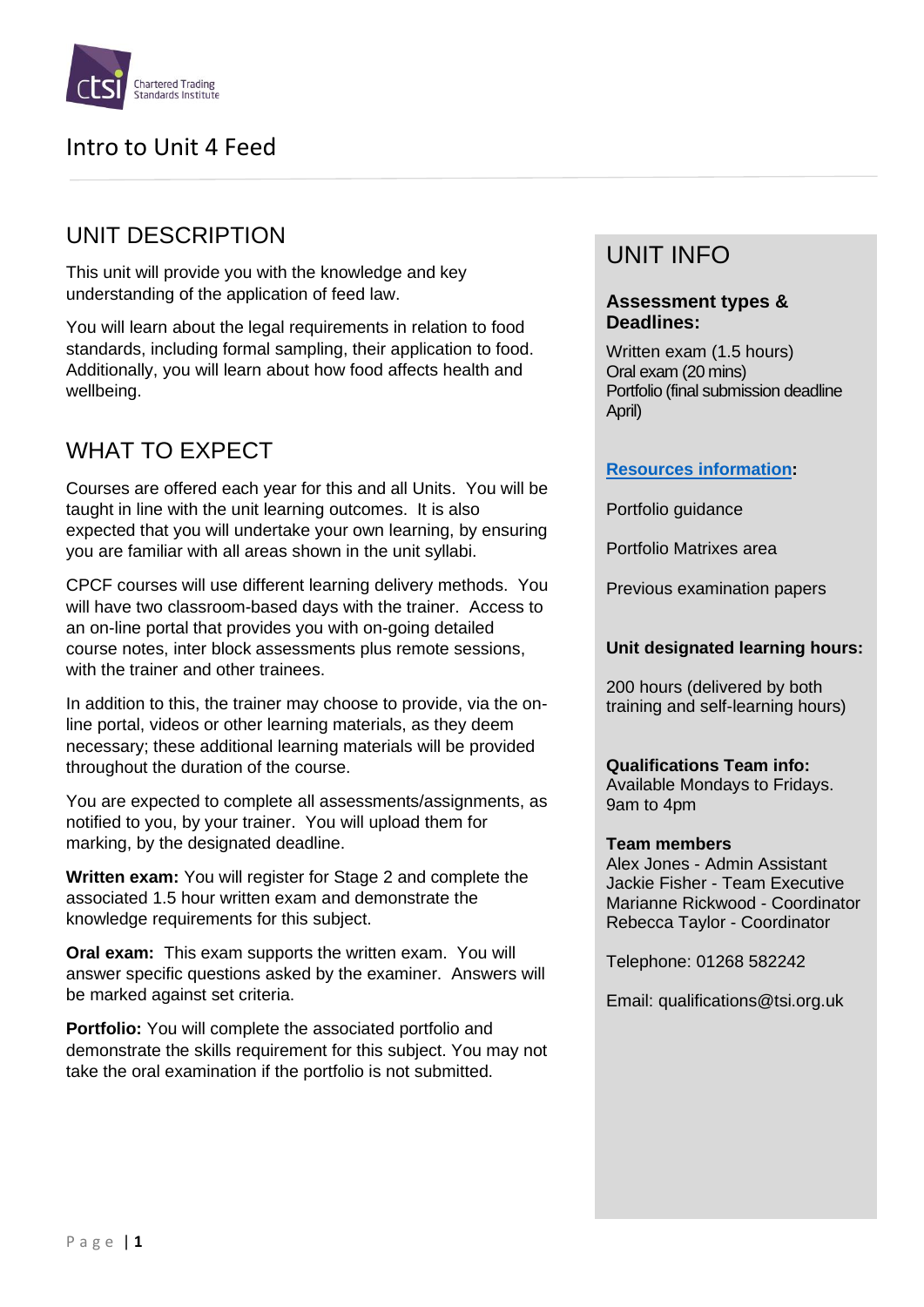

## CLASSIFICATION OF MARKS

All examinations are marked out of 100% and with a pass mark of 40%.

On passing an examination/coursework you will be graded with the following classifications: Distinction, Merit and Pass.

All effort should be made to gain the highest mark possible throughout the examining process.

# CPCF REGULATIONS AND POLICIES

All forms of assessment fall within strict regulations and you must ensure you understand and adhere to all regulation requirements.

The regulations that cover all aspects of the CPCF qualifications can be found on our website:

<https://www.tradingstandards.uk/practitioners/training-development/qualifications-resources#stage2info>

Please ensure you are familiar with all aspects within the regulations, taking particular notice of any area relating to examinations, coursework and deadlines.

CTSI will publish announcements surrounding the CPCF qualification from time to time. These are found here:

[https://www.tradingstandards.uk/practitioners/training-development/qualifications](https://www.tradingstandards.uk/practitioners/training-development/qualifications-resources#announcementsupdates)[resources#announcementsupdates](https://www.tradingstandards.uk/practitioners/training-development/qualifications-resources#announcementsupdates)

It is important that you are aware of any notifications provided by CTSI throughout the year to ensure you are meeting any/all requirements that the Executive or the Qualifications and Awards Board have put out.

### GOVERNANCE

For more detailed information on the governance of the CPCF, you will find this within the regulations. Below outlines the governance structure approved by CTSI Council.



| <b>Classification</b> | <b>Marks</b> |
|-----------------------|--------------|
| Distinction           | 70-100%      |
| Merit                 | 60-69%       |
| Pass                  | 40-59%       |
| Fails                 | 0-39%        |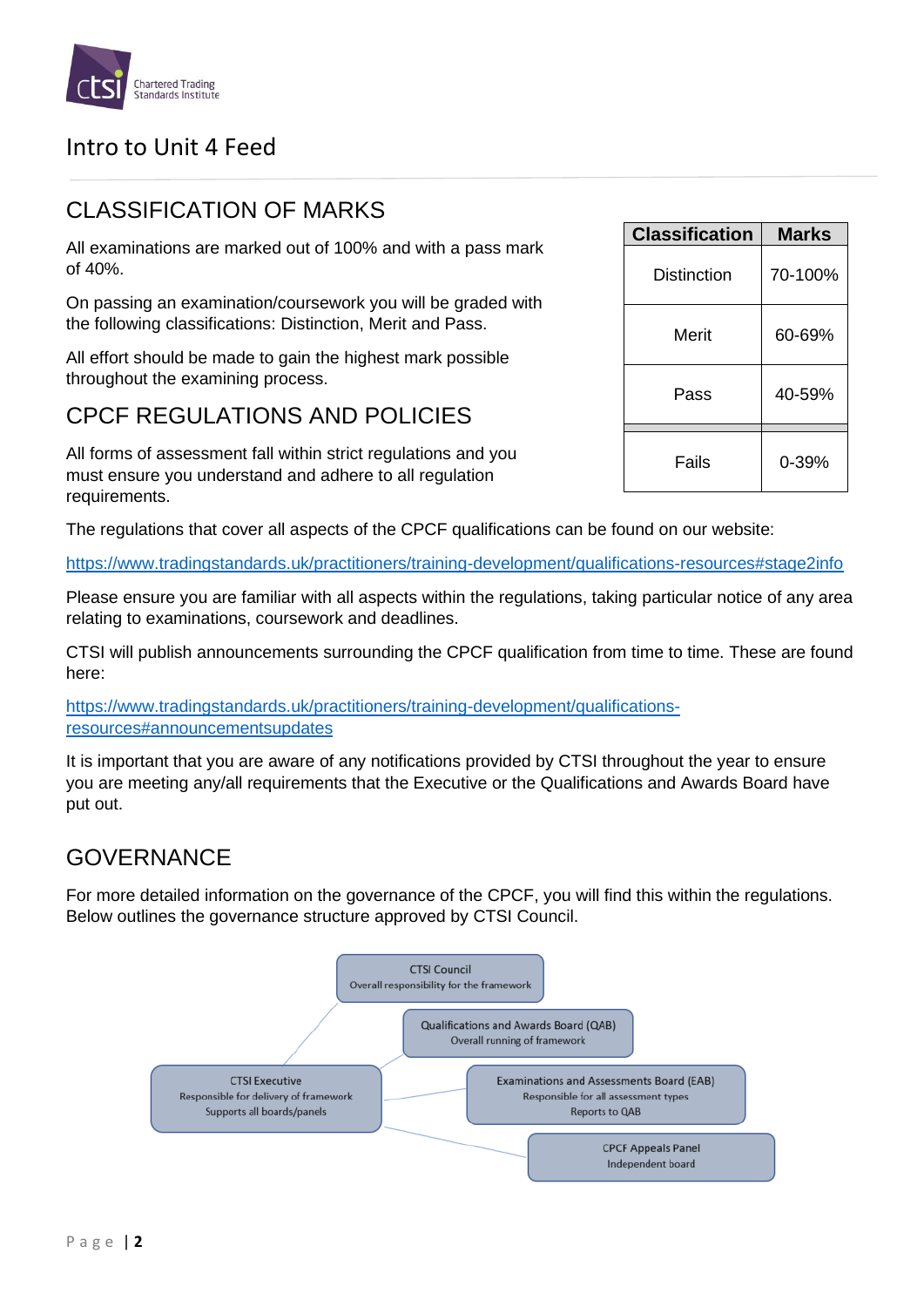

### UNIT SYLLABI

NOTE: The examiners may expect candidates to show knowledge of legislation which is in existence but not in force, (i.e. Acts which have not finally been enacted, or Regulations which have not reached their commencement date) if it is directly and significantly relevant to the subject-matter of the examination.

### **Learning Outcomes:**

The competence for this module is the demonstration of knowledge and understanding of:

- The role of the Food Standards Agency and Local Authorities in the delivery of feed law policy and enforcement.
- The framework of legislation designed to protect animal health and public health concerning feed law
- An understanding of the legislation and codes of practice relating to feed law
- The recognition of characteristics and features associated with the traceability of feed.

### **Indicative areas of study**

The following terms have been used to indicate the level of knowledge required in each element:

**Detailed:** To an in-depth level, and with a fine degree of distinction between concept

**Working:** With the ability to apply the learning to situations so as to resolve problems

**Basic:** Having an awareness of the organisations and concepts

Assessments will reflect the requisite level of knowledge in each given area of the syllabus.

### **Syllabus**

### **Detailed knowledge of:**

- The requirements of the Feed Law Code of Practice, associated Practice Guidance, centrally issued guidance and the FSA's National Enforcement Priorities, as part of official controls
- Registration and approval of establishments and the practical application of HACCP at feed business establishments subject to Annex II requirements of Regulation (EC) No 183/2005 on feed hygiene
- The responsibilities placed on feed business operators in respect of feed safety, traceability, presentation of feed, withdrawal and recall of unsafe feed and the EU Rapid Alert System for Food and Feed (RASFF) under Regulation (EC) 178/2002 laying down the general principles and requirements of food law
- Part IV of the Agricultural Act 1970, as it applies to feed